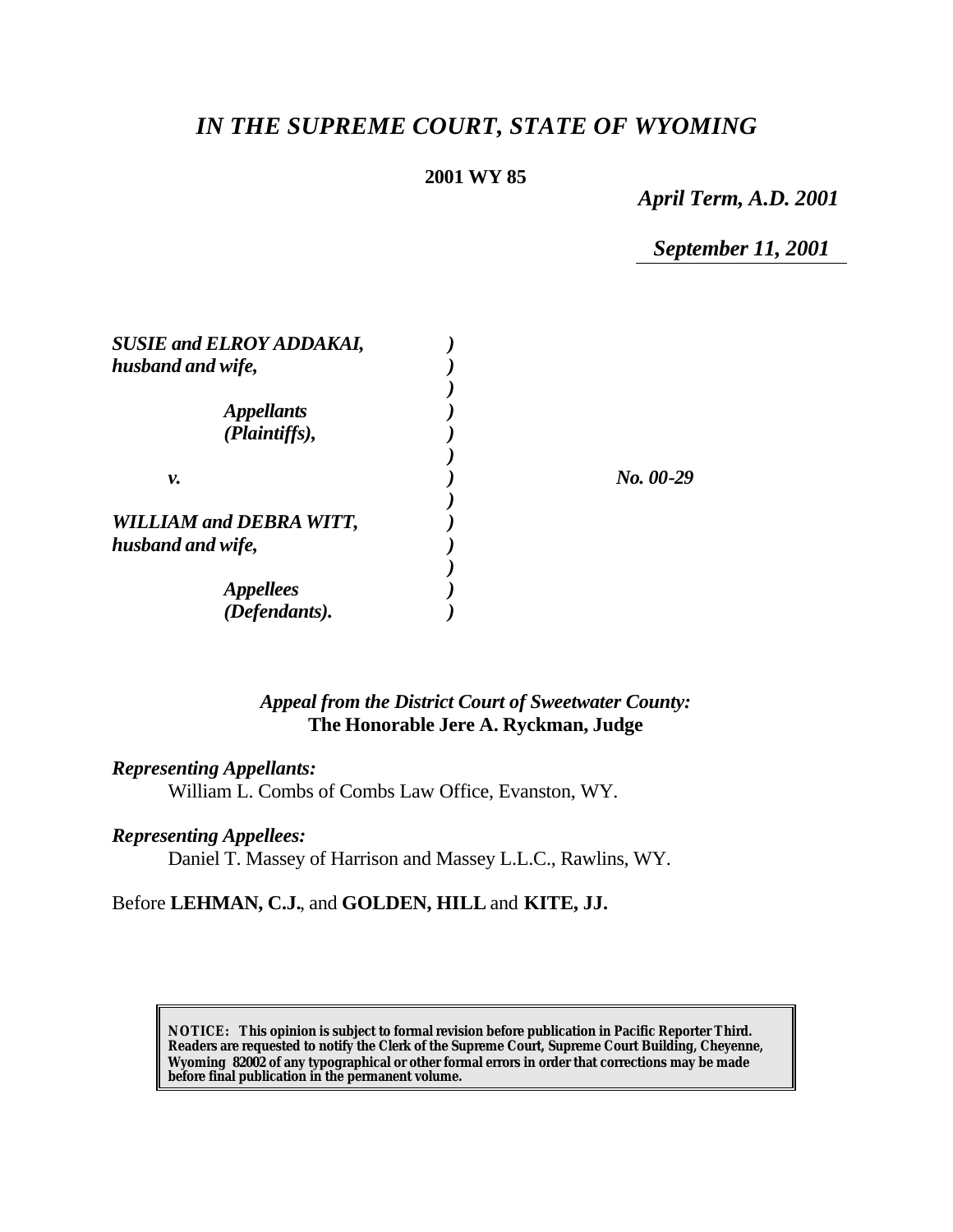#### **LEHMAN, Chief Justice.**

[¶1] Appellants Addakais became interested in buying a thoroughbred mare from appellees Witts and, after providing a down payment, requested an opportunity to ride the horse while it was still on the Witts' premises. While on a test ride, Mrs. Addakai was thrown from the horse and sustained injury. The Addakais sued alleging, *inter alia*, negligence, negligent misrepresentation, strict liability, and conversion (the down payment was not returned). The district court granted the Witts partial summary judgment on the strict liability issue, and a jury found in favor of the Witts on the remaining counts. The Addakais appeal claiming misleading jury instructions and irregularities in the special verdict form. Finding that the instructions were a proper reflection of the law and that the Addakais failed to properly reserve the special verdict form issue for appeal, we affirm.

#### *ISSUES*

[¶2] Appellants Addakais articulate two issues:

[1] Whether appellants should receive a new trial on their negligence claims due to the misleading, confusing and prejudicial jury instruction under the Landowner Liability Act.

[2] Whether appellants should receive a new trial on their negligence claims due to irregularities surrounding the special verdict form which deprived appellants of a fair and impartial jury, and resulted in a verdict contrary to the weight of the evidence.

Appellees Witts expand a bit on the same general theme in their statement of the issues:

[1] Was the jury instruction relative to landowner liability an accurate statement of the law and relevant[?]

[2] Can appellants now object to a verdict form when they did not object to the verdict form at trial[?]

[3] Did the verdict form cause the jury to reach a verdict contrary to the weight of the evidence[?]

# *FACTS*

[¶3] The horse at the center of this controversy is a thoroughbred bay mare named Cindy Mist. Cindy Mist was purchased by a third party shortly after she retired from racing at Vernal, Utah, and then sold to a gentleman by the name of Bill Haines. Mr. Haines, 85 years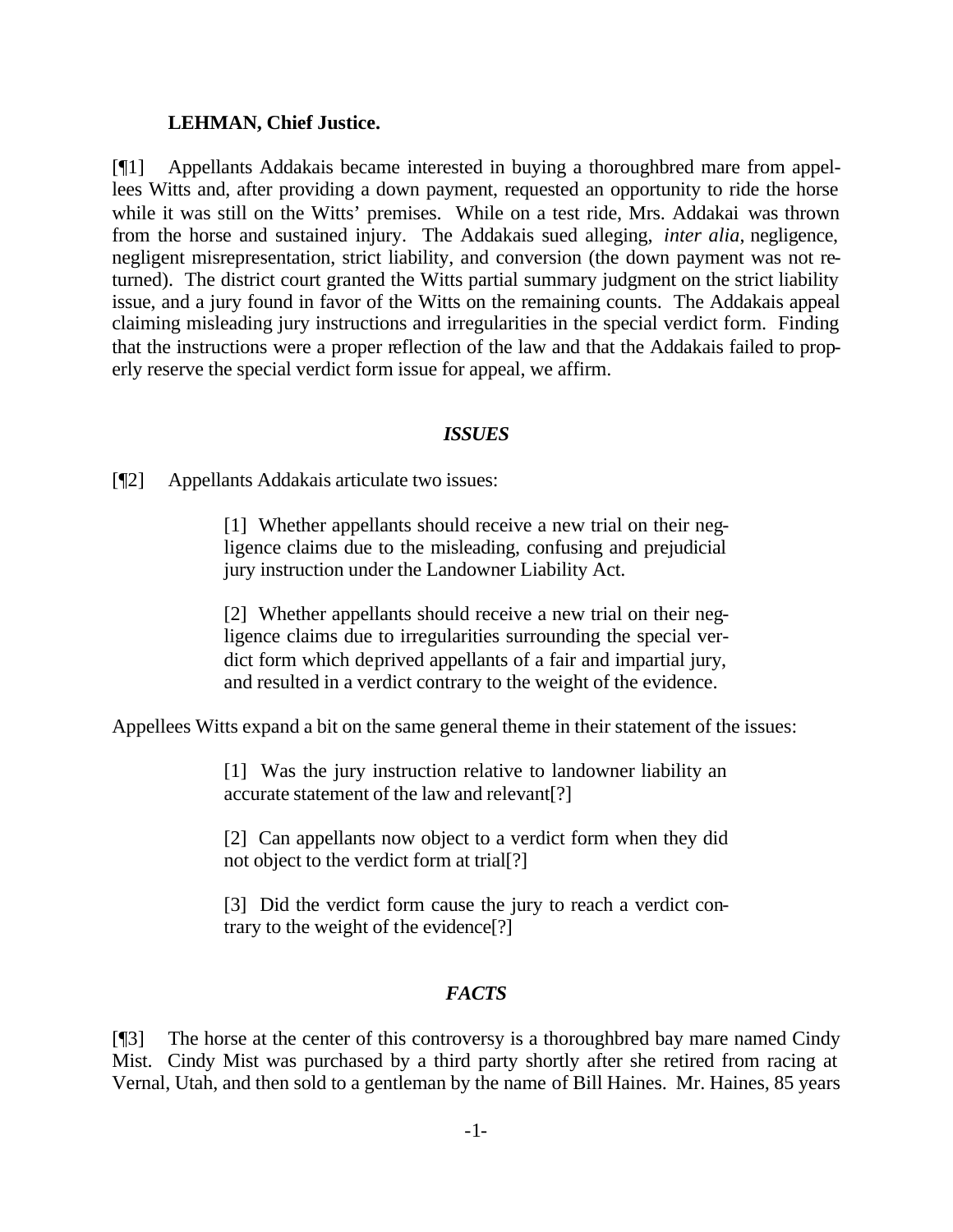of age at the time, retrained Cindy Mist using a snaffle bit, although he and a female acquaintance frequently rode the horse using nothing but a hackamore. A hackamore, also known as a bosal, is a rigid oval, usually made from braided rawhide, fitting around the horse's nose. There is no bit in the horse's mouth, and commands are given by applying pressure to the horse's nose and jaw.

[¶4] In early 1994, Dr. Clayton Van Balen purchased Cindy Mist from Bill Haines. Dr. Van Balen never observed the horse behaving in any other than the most gentle fashion, and his affidavit to that effect was read into the trial transcript. Appellee Bill Witt had ridden virtually his entire life, but Mrs. Witt was just learning to ride. One of those riders with whom Cindy Mist was so gentle, according to Dr. Van Balen's affidavit, was Mrs. Witt.

[¶5] While working at the Jim Bridger Power Plant near Rock Springs, the Addakais were on the lookout for a horse to purchase and were referred for that purpose to the Witts by a veterinarian. After two preliminary viewings of Cindy Mist, the Addakais agreed to purchase the animal for \$1,000, giving the Witts a \$500 down payment and planning to take the horse back to their home in Arizona at the conclusion of their job.

[¶6] On May 12, 1995, the Addakais called Mr. Witt to inquire about coming by for a "test ride" of Cindy Mist. When the Addakais arrived at the corrals, Cindy Mist was fitted with a western saddle and a hackamore. Mrs. Addakai had ridden quarter horses and mustangs since childhood but had no experience with thoroughbreds. She was used to riding with a snaffle bit, which consists of a jointed metal bar that passes through the horse's mouth and is more likely to command the horse's attention. Everyone was aware that the mare was in season (estrous), but she was ridden by Mr. Witt without incident. Mr. Addakai then rode Cindy Mist out of the corral area and up over a hill onto some property maintained by the Bureau of Land Management. Nothing in the horse's demeanor alarmed the Addakais. Mr. Addakai did feel that the horse was a bit "hyper," but did not feel a need to communicate that concern to his wife, telling her rather that the horse was fine. Mrs. Addakai relied upon her husband's judgment and "figured this horse is pretty good and he says, gentle horse, so that's why I sat on it."

[¶7] Mr. Witt and Mr. Addakai watched Mrs. Addakai ride out over the same hill that Mr. Addakai had traversed moments before, but the two men then went with Bill Haines to look at a horse trailer Mr. Addakai was interested in buying. The men then heard Mrs. Addakai "hollering," and observed her hanging on for dear life while the horse moved at a trot back towards the corral. The reins were flopping at the sides of Cindy Mist's head, and Mrs. Addakai had a hold on the saddle horn with both hands. The horse eventually broke into a lope but then did a quick 90 degree turn at the corral, throwing Mrs. Addakai, who then experienced a violent collision with a horse trailer that was parked in front of the corral. Mr. Witt immediately summoned an ambulance. Though not life-threatening, Mrs. Addakai's injuries, including broken ribs, a back injury, and head lacerations requiring 100 stitches, were sufficient to warrant her hospitalization for the next three days.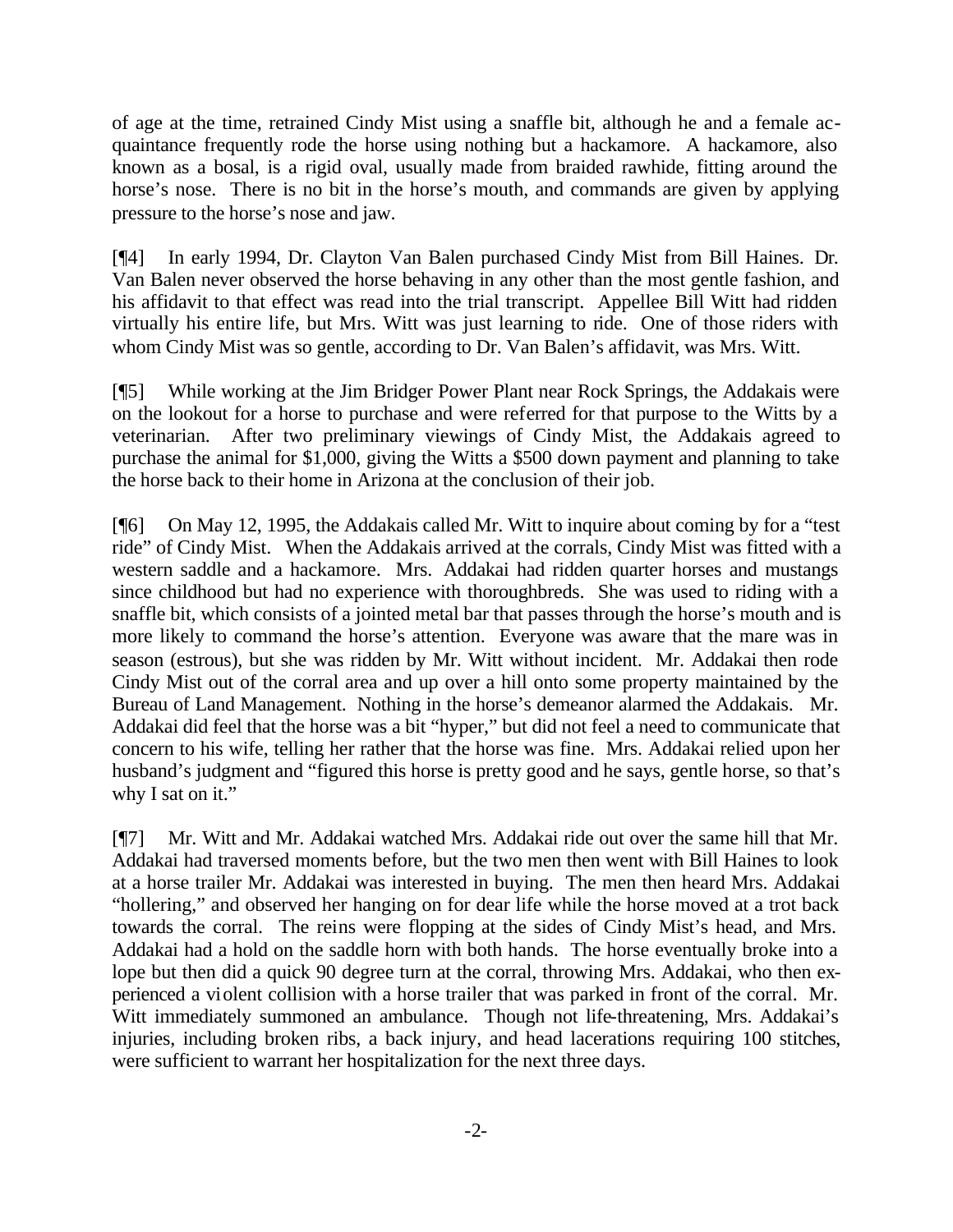[¶8] Throughout the following three months, the Witts tried repeatedly to contact the Addakais without success. Eventually the Witts could no longer afford to maintain Cindy Mist and sold her to Shawn McWilliams. Mr. McWilliams felt that Cindy Mist was a gentle horse and allowed his son, who had been severely injured in a horse accident two years earlier, to ride her.

[¶9] Eventually, the Addakais filed suit against the Witts, alleging that Mrs. Addakai was suffering from post traumatic stress disorder (PTSD), had become timorous around animals, and was facing the prospect of spinal fusion surgery. A physician who evaluated Mrs. Addakai after her return to Arizona noted that it is a cultural trait of the Navajo Tribe, of which both the Addakais are native, to minimize pain and discomfort. A defense expert, however, cast doubt upon the PTSD diagnosis and testified that Mrs. Addakai did not seem to put much effort into some of the tests he administered.

[¶10] The Addakais alleged six causes of action against the Witts: 1) negligent misrepresentation of a dangerous animal as gentle; 2) negligence for having failed to take proper precautions to protect Mrs. Addakai during her test ride; 3) strict liability for knowingly maintaining an animal with knowledge of its dangerous propensities; 4) conversion predicated upon the Witts' refusal to return the \$500 down payment; 5) unjust enrichment by virtue of the retained down payment; and 6) negligent infliction of emotional distress for failure to use ordinary and reasonable care when inviting the Addakais to test ride Cindy Mist. Alleging that the Witts' actions were willful, wanton, reckless, and done with "callous disregard for the appellants' rights and safety," the Addakais also sought exemplary damages.

[¶11] The Witts set up defenses predicated on the Recreation Safety Act (Wyo. Stat. Ann. §§ 1-1-121 through -123 (Michie 1997)) and the so-called Wyoming Landowner Liability Act (Wyo. Stat. Ann. §§ 34-19-101 through -106 (LexisNexis 2001)). Initially, the district court gave partial summary judgment to the Witts on the negligence and strict liability counts. After enlisting the aid of an additional expert, however, the Addakais were permitted to amend their complaint, realleging negligence and adding a negligent infliction of emotional distress count with specific respect to Mr. Addakai, but dropping the strict liability allegations.

[¶12] Trial was had before a six-person jury from January 26 through 30, 1999. The Addakais had submitted jury instructions and a special verdict form during the period of time when their negligence claim had been temporarily eliminated by the district court's partial summary judgment. This omission created an awkward moment during the instructions conference, but was resolved when the Addakais agreed to allow the district court to reformulate the special verdict form.

[¶13] The jury found in favor of the Witts on all counts. From the judgment entered upon that verdict and the district court's refusal to grant a new trial, the Addakais timely prosecuted this appeal.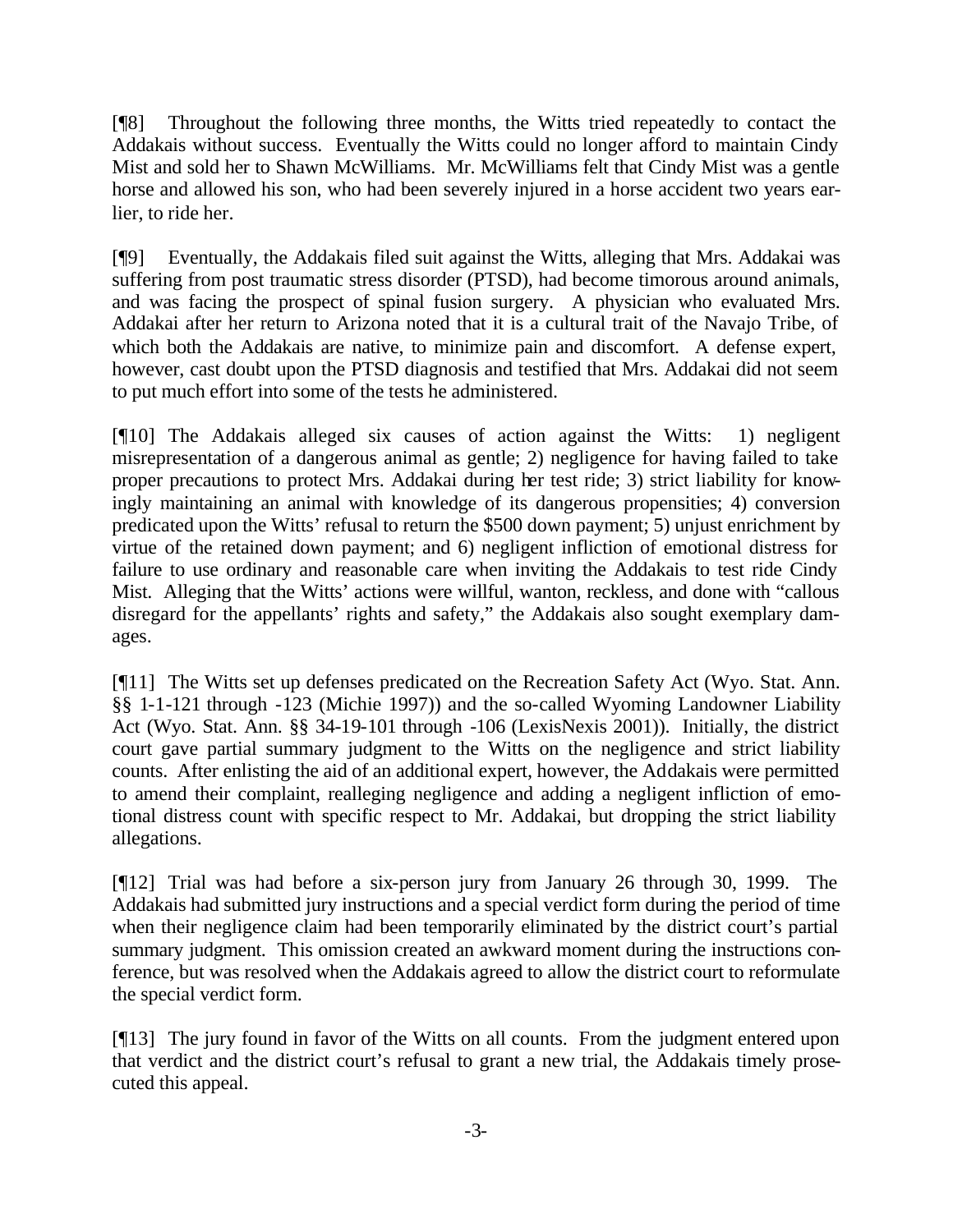# *STANDARD OF REVIEW*

[¶14] It is the duty of the district court to provide instructions to a jury which clearly express the law in a manner sufficient to allow the jury to apply the correct law to the facts as they have determined them. *Baier v. State*, 891 P.2d 754, 756 (Wyo. 1995). A shortfall in those instructions which either misleads or confuses the jury will presage an injustice to the parties and require remand for a new trial. *Martinez v. City of Cheyenne*, 791 P.2d 949, 960 (Wyo. 1990).

[¶15] It does not follow, however, that this court will impress a *de novo* review of jury instructions as we do with most questions of law. Rather, it is incumbent upon the party alleging mistaken instructions to demonstrate error. *Vasquez by and through Vasquez v. Wal-Mart Stores, Inc.*, 913 P.2d 441, 443 (Wyo. 1996). Prejudicial error is never presumed. *McWilliams v. Wilhelm by and through Wilhelm*, 893 P.2d 1147, 1148 (Wyo. 1995). The party alleging error must show that the instructions had a tendency to confuse or mislead the jury before this court will consider reversal. *Bigley v. Craven*, 769 P.2d 892, 895 (Wyo. 1989). Our review of allegedly errant jury instructions proceeds in light of the instructions as a whole rather than singling out particular instructions in a piecemeal fashion. *Ellison v. State*, 3 P.3d 845, 849 (Wyo. 2000).

[¶16] Pursuant to W.R.C.P. 49, the submission of a particular form of special verdict is committed to the sound discretion of the trial court. *Turcq v. Shanahan*, 950 P.2d 47, 53 (Wyo. 1997). It follows that reversal may only be predicated upon an abuse of that discretion. A party alleging error in a special verdict form must be vigilant. Failure to object to a special verdict form will not be considered on appeal if the complaining party failed to object or present their own alternative at trial. *Duffy v. Brown*, 708 P.2d 433, 439 (Wyo. 1985).

# *DISCUSSION*

[¶17] The Addakais believe they were deprived of a fair trial by confusing and misleading jury instructions. Pointing to our holding in *Clarke v. Beckwith*, 858 P.2d 293, 296 (Wyo. 1993), the Addakais assert that an occupier owes a duty to those who come upon the property to maintain those premises in a reasonably safe condition. They argue that when the Witts placed their horse trailer in proximity to Cindy Mist's corral, an inherently dangerous situation was created, setting the stage for Mrs. Addakai's injuries.

[¶18] In fact, the Addakais acknowledge that Instruction No. 39, as given to the jury by the trial court, properly expressed the duty of a landowner or occupier. The existence of such a duty was further buttressed by Instruction No. 37 which covered the duty of a possessor of land who invites the public onto that property for business purposes. However, the salutary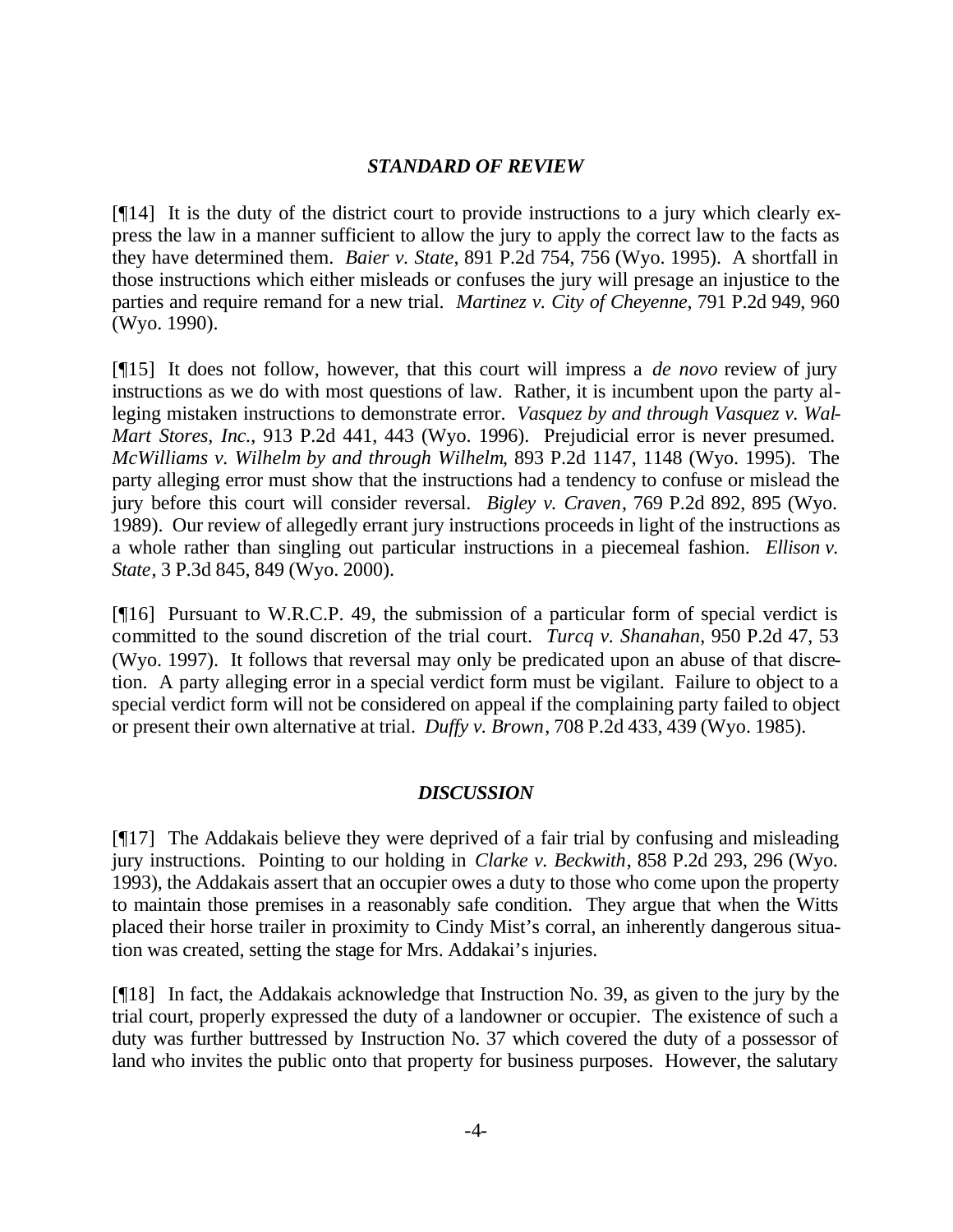effect of those instructions upon the Addakais' case was, according to their argument, negated by Instruction No. 36, which read as follows:

> A possessor of land owes no duty of care to keep the premises safe for entry or use by others for recreational purposes, or to give any warning of a dangerous condition, use, structure or activity on such premises to persons entering for recreational purposes.

[¶19] The Addakais agree that the foregoing instruction is an accurate statement of the Landowner Liability Act as expressed at Wyo. Stat. Ann. § 34-19-103 (LexisNexis 2001).<sup>1</sup> They argue, however, that confusion was engendered by the district court's failure to remind the jury that Wyo. Stat. Ann. § 34-19-106(a)(ii) (LexisNexis 2001) imposes a duty of ordinary care upon landowners, regardless of the aforementioned recreational use exception. Furthermore, the Addakais insist that "recreational purpose," as defined by § 34-19-101(a)(iii), specifically excludes equine activities from the liability exemption otherwise provided by the Landowner Liability Act.

[¶20] It is true that the Recreation Safety Act specifically addresses equine activities while the Landowner Liability Act does not. However, the definition of "recreational purpose" at § 34-19-101(a)(iii) is open-ended, employing the phraseology of "includ[ing], but . . . not limited to" before described numerous activities not including equine activities. We cannot agree with the Addakais that this language evinces a legislative intent to exclude equine activities from the "recreational purpose" provisions of the Landowner Liability Act.

[¶21] When ruling upon the Addakais' motion for a new trial, the district court candidly agreed that there is tension between instructions given pursuant to the Landowner Liability Act and those given according to the Recreation Safety Act:

> [T]his Court, I think, gave all but one of [the Addakais' proffered] instructions, and I think I gave most of the [Witts' prof-

 $\frac{1}{1}$ 

(i) Extend any assurance that the premises are safe for any purpose;

(ii) Confer upon the person using the land the legal status of an invitee or licensee to whom a duty of care is owed;

(iii) Assume responsibility for or incur liability for any injury to person or property caused by an act of omission of the person using the land.

**<sup>§ 34-19-103.</sup> Limitations on landowner's liability.**

<sup>(</sup>a) Except as specific ally recognized by or provided in W.S. 34-19- 105, an owner of land who either directly or indirectly invites or permits without charge any person to use the land for recreational purposes or a lessee of state lands does not thereby: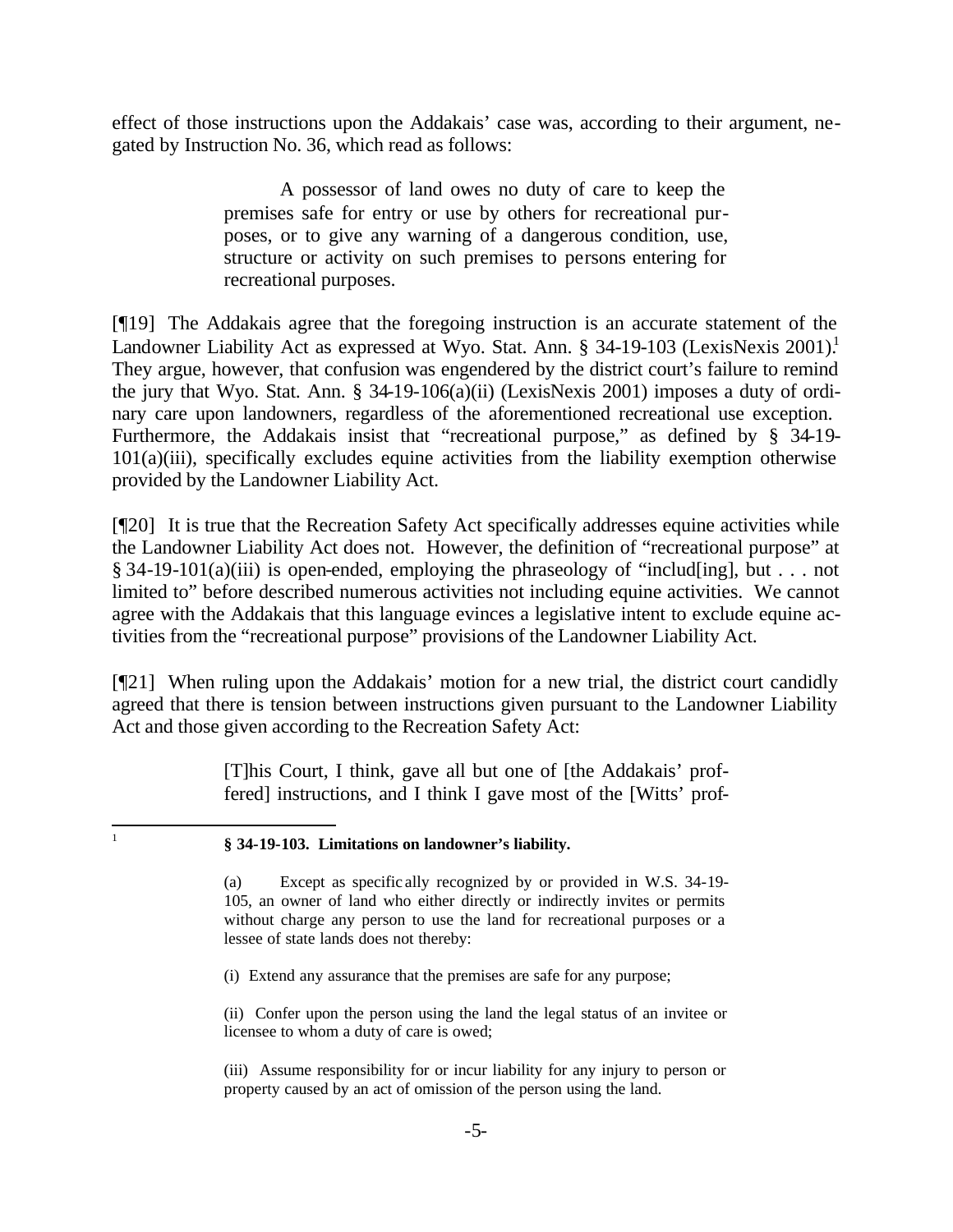fered] instructions in this case, and when you read the general instructions on land owners' duties and possessors of land and then try to read together the specific statutes on horseback riding and land owner liability and recreation acts, they don't read well together . . . .

[¶22] There can be no dispute that the Addakais and Witts were each entitled to have the jury instructed upon their respective theories of the case. *Rittierodt v. State Farm Ins. Co.*, 3 P.3d 841, 843 (Wyo. 2000). That the parties were so entitled is not to say that the district court had license to utter confusing and contradictory instructions. However, an appellate court may not fix a myopic gaze upon one instruction to the exclusion of the others and the cumulative impact of the jury's charge. Some forty-odd instructions were given to the jury in this case, and we must consider that charge as a whole. *Betts v. Crawford*, 965 P.2d 680, 686 (Wyo. 1998).

[¶23] It was the Addakais' theory of the case that Cindy Mist was in season (estrous), not used to a hackamore or bosal (as opposed to a snaffle bit), should have been ridden within the confines of her corral, and should not have been blocked from reentering that corral by a negligently placed horse trailer. We believe that the instructions, taken as a whole, impressed upon the Witts a duty of ordinary care with respect to the manner in which the horse was presented to the Addakais for their "test" ride. This can readily be perceived when reviewing Instruction No. 39:

> An occupier of premises must act as a reasonable man in maintaining his property in a reasonably safe condition in view of all the circumstances, including the likelihood of injury to another, the seriousness of the injury, and the burden of avoiding the risk.

[¶24] A careful review of the entire charge given to the jury in this case leaves this court with the firm impression that "the charge present[ed] a comprehensive, balanced and fundamentally accurate statement of the governing law to the jury." *Betts v. Crawford*, 965 P.2d at 686 (quoting *State Farm Mut. Auto. Ins. Co v. Shrader*, 882 P.2d 813, 832 (Wyo. 1994)).

[¶25] Had it been the inclination of the jury to find in favor of the Addakais, it could have done so. We cannot say that the statement of the Landowner Liability Act at Instruction No. 36 made any greater impression upon the jury than the earlier instructions covering the Recreation Safety Act, including the admonition that one who engages in a sport or recreational activity, including equine activities, assumes the risk inherent in such activities.

[¶26] It is not insignificant that the issue of negligence was presented to a jury. Partial summary judgment had earlier been granted on that issue, but the district court eventually relented, indulging the Addakais by allowing them to present an amended complaint and designate an additional expert witness. In close cases we have expressed a preference for al